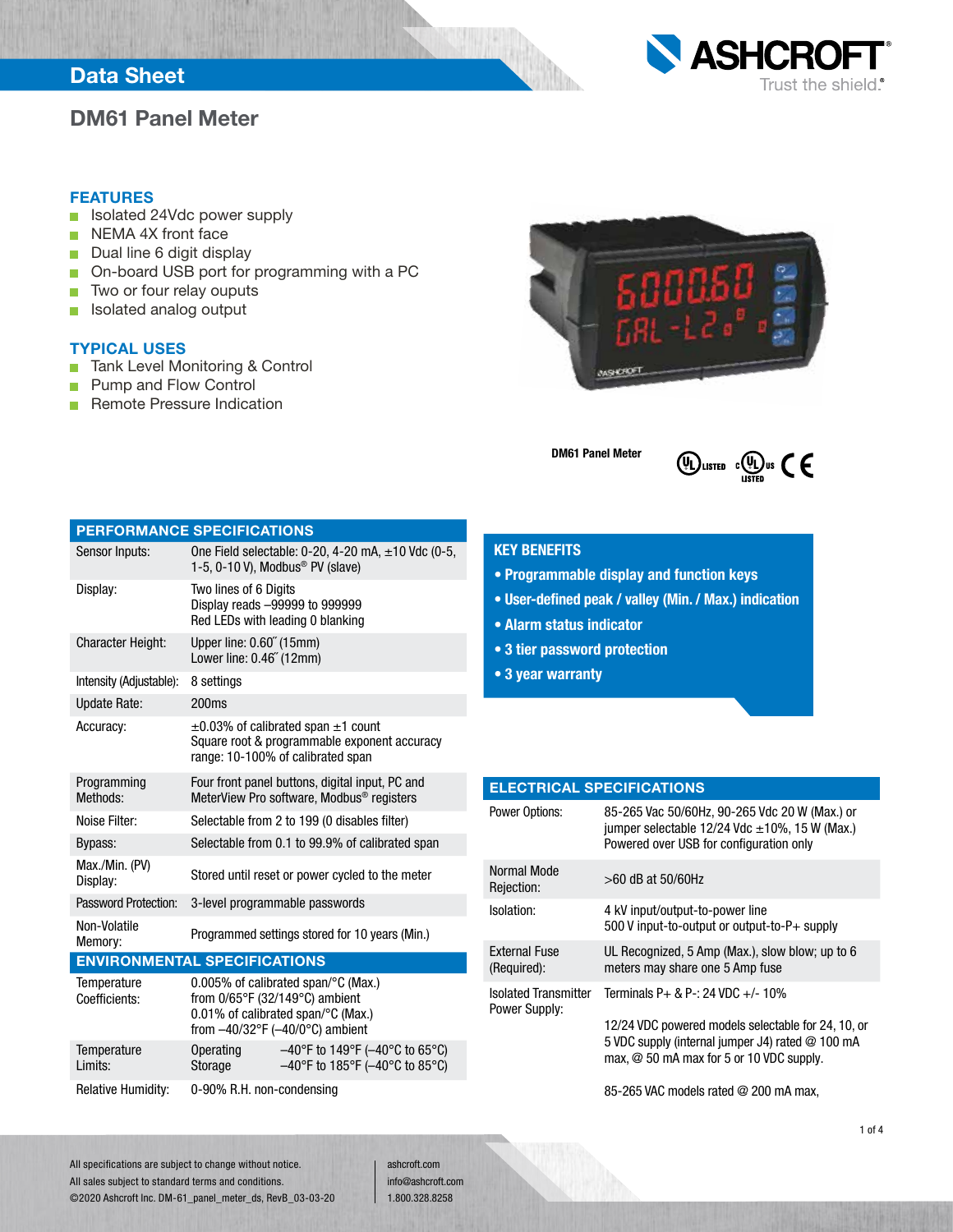

# DM61 Panel Meter

| <b>PHYSICAL SPECIFICATIONS</b> |                                                                                                                                          |
|--------------------------------|------------------------------------------------------------------------------------------------------------------------------------------|
| Front Panel:                   | NEMA 4X, IP65 Capable when installed in a<br>suitable enclosure                                                                          |
| Mounting:                      | Panel (mounting brackets included)                                                                                                       |
| Weight:                        | 9.5 oz                                                                                                                                   |
| Electrical<br>Connections:     | Removable screw terminal blocks accept 12 to 22<br>AWG wire, RJ45 for external relays, digital I/O, and<br>serial communication adapters |
| UL File Number:                | UL & cUL Listed 508 Industrial Control Equipment                                                                                         |

### NON-WETTED

Enclosure

1 ⁄8 DIN, high impact plastic, UL 94V-0, black

## PROCESS INPUT

| Inputs:                        | Field selectable: 0-20, 4-20 mA, ±10 V (0-5, 1-5,<br>0-10 V), Modbus PV (Slave)                                                                                                         |
|--------------------------------|-----------------------------------------------------------------------------------------------------------------------------------------------------------------------------------------|
| Single Input<br>Conditioning:  | Linear, square root, programmable exponent, or<br>round horizontal tank volume calculation                                                                                              |
| Multi-Point<br>I inearization: | 2 to 32 points                                                                                                                                                                          |
| Programmable<br>Exponent:      | 1.0001 to 2.9999                                                                                                                                                                        |
| Low-Flow Cutoff:               | 0-999999 (0 disables cutoff function)                                                                                                                                                   |
| Decimal Point:                 | 0 through 5 places user programable                                                                                                                                                     |
| <b>Calibration Range:</b>      | 4-20 mA: (Min.) span input 1 & input 2: 0.15 mA<br>$\pm$ 10 V: (Min.) span input 1 & 2: 0.10 V<br>An Error message will appear if input 1 and input 2<br>signals are too close together |
| Input Impedance:               | Voltage ranges: Greater than 500 ohms<br>Current ranges: 50-100Ω (depending on resettable<br>fuse impedance)                                                                            |
| Input Overload:                | Current input protected by resettable fuse, 30<br>Vdc Max. Fuse resets automatically after fault is<br>removed                                                                          |
| <b>RELAYS</b>                  |                                                                                                                                                                                         |
| Rating:                        | 2 or 4 SPDT (Form C) internal and/or 4 SPST<br>(Form A) external                                                                                                                        |
| Resistive Load:                | 3 Amp @ 30 Vdc and 125/250 Vac                                                                                                                                                          |
| Inductive load:                | $\frac{1}{4}$ HP (approx. 50 watts) @ 125/250 Vac                                                                                                                                       |
| Deadband:                      | 0-100% span, user-defined/field programmable                                                                                                                                            |
| High or Low Alarm:             | Field selectable; user may program for high, low or<br>disabling alarm function                                                                                                         |

| Relay Operation:               | Automatic (non-latching), latching (requires manual<br>acknowledge), sampling (based on time), pump<br>alternation control (2 to 8 relays), Off (disable<br>unused relays and enable interlock feature, manual<br>on/off control mode)                                                                                                                                                                                                     |
|--------------------------------|--------------------------------------------------------------------------------------------------------------------------------------------------------------------------------------------------------------------------------------------------------------------------------------------------------------------------------------------------------------------------------------------------------------------------------------------|
| <b>Relay Reset:</b>            | User selectable via front panel buttons or digital inputs<br>1. Automatic reset only (non-latching), when input<br>passes the reset point<br>2. Automatic + manual reset at any time (non-latching)<br>3. Manual reset only, at any time (latching)<br>4. Manual reset only after alarm condition has<br>cleared (latching)<br>Front panel button or digital input may be assigned<br>to acknowledge relays programmed for manual<br>reset |
| Time Delay:                    | 0 to 999.9 seconds, on and off relay time delays.<br>Programmable and independent for each relay                                                                                                                                                                                                                                                                                                                                           |
| Fail-Safe Operation:           | Programmable and independent for each relay.<br>Relay coil is energized in non-alarm condition. In<br>case of power failure, relay will go to alarm state                                                                                                                                                                                                                                                                                  |
| Auto Initialization:           | When power is applied to the meter, relays will<br>reflect the state of the input to the meter                                                                                                                                                                                                                                                                                                                                             |
|                                |                                                                                                                                                                                                                                                                                                                                                                                                                                            |
| <b>SERIAL COMMUNICATIONS</b>   |                                                                                                                                                                                                                                                                                                                                                                                                                                            |
| Protocol:                      | Modbus <sup>®</sup> RTU                                                                                                                                                                                                                                                                                                                                                                                                                    |
| Meter Address/<br>Slave ID:    | $1 - 247$                                                                                                                                                                                                                                                                                                                                                                                                                                  |
| <b>Baud Rate:</b>              | 300-19,200 bps                                                                                                                                                                                                                                                                                                                                                                                                                             |
| <b>Transmit Time</b><br>Delay: | Programmable between 0-199 msec or transmitter<br>always on for RS-422                                                                                                                                                                                                                                                                                                                                                                     |
| Data:                          | 8 bit (1 start bit, 1 or 2 stop bits)                                                                                                                                                                                                                                                                                                                                                                                                      |
| Parity:                        | Even, odd, or none with 1 or 2 stop bits                                                                                                                                                                                                                                                                                                                                                                                                   |
| Byte-to-Byte Timeout:          | $0.01 - 2.54$ seconds                                                                                                                                                                                                                                                                                                                                                                                                                      |
| <b>Turn Around Delay:</b>      | <2 msec (fixed)                                                                                                                                                                                                                                                                                                                                                                                                                            |
| <b>USB CONNECTION</b>          |                                                                                                                                                                                                                                                                                                                                                                                                                                            |
| Compatibility:                 | USB 2.0 standard, compliant                                                                                                                                                                                                                                                                                                                                                                                                                |
| <b>Connector Type:</b>         | Micro-B receptacle                                                                                                                                                                                                                                                                                                                                                                                                                         |
| Cable:                         | USB A Male to Micro-B cable                                                                                                                                                                                                                                                                                                                                                                                                                |
| Driver:                        | Microsoft <sup>®</sup> Windows <sup>®</sup> XP/Vista/7/8/10                                                                                                                                                                                                                                                                                                                                                                                |

All specifications are subject to change without notice. All sales subject to standard terms and conditions. ©2020 Ashcroft Inc. DM-61\_panel\_meter\_ds, RevB\_03-03-20

ashcroft.com info@ashcroft.com 1.800.328.8258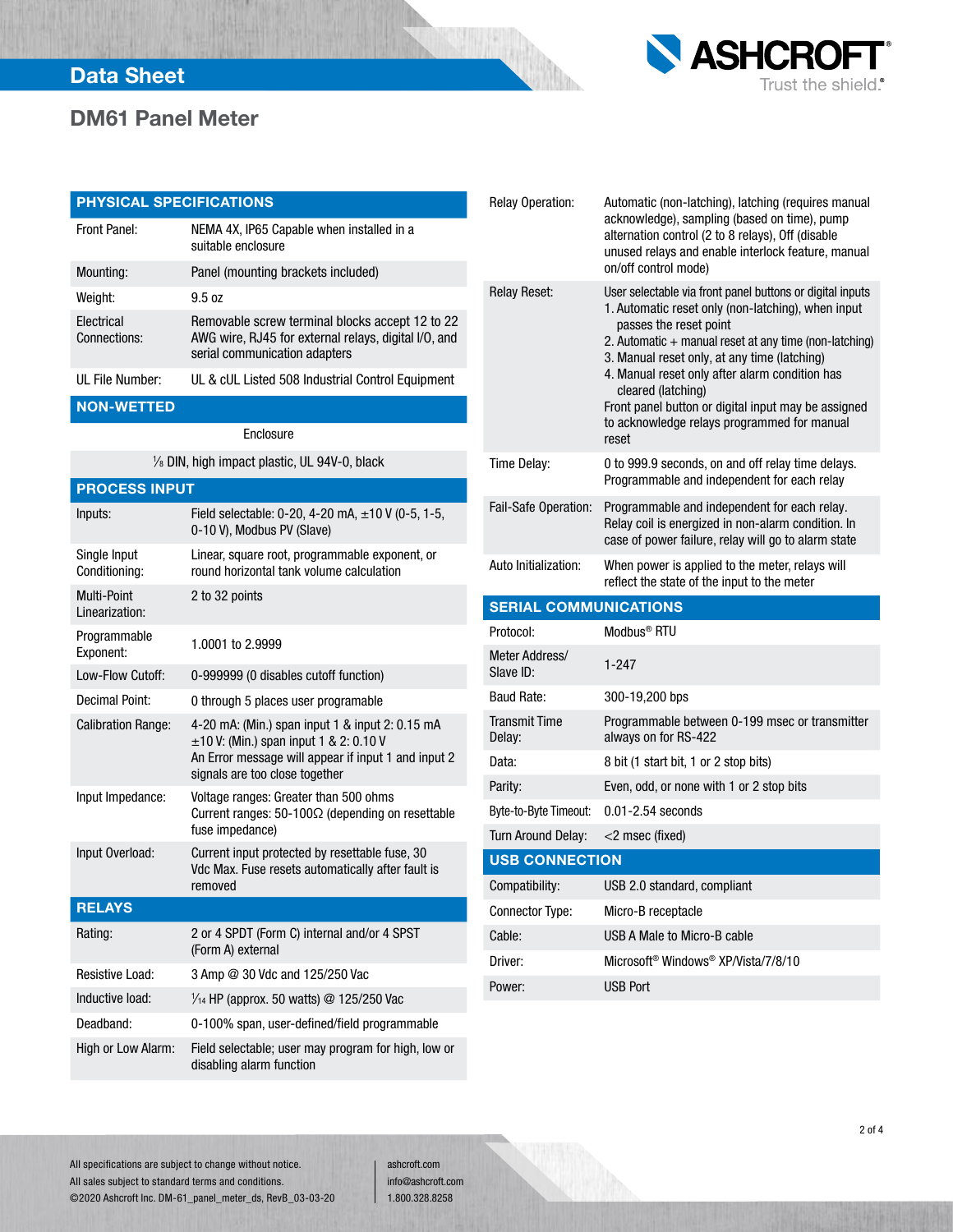

# Data Sheet

# DM61 Panel Meter

|                                                                                  | <b>ISOLATED 4-20 mA TRANSMITTER OUTPUT</b>                                                                                                                               |  |
|----------------------------------------------------------------------------------|--------------------------------------------------------------------------------------------------------------------------------------------------------------------------|--|
| <b>Output Source:</b>                                                            | Process variable (PV), (Min.)/(Max.), set points 1-8,<br>manual control setting, or Modbus <sup>®</sup> input                                                            |  |
| <b>Scaling Range:</b>                                                            | 1.000 to 23.000 mA for any display range                                                                                                                                 |  |
| Calibration:                                                                     | Factory calibrated: 4-20 mA                                                                                                                                              |  |
| Analog Output<br>Programming:                                                    | 23 mA (Max.) for all parameters: over/under range,<br>Min./Max. & break                                                                                                  |  |
| Accuracy:                                                                        | $\pm 0.1\%$ span $\pm 0.004$ mA                                                                                                                                          |  |
| Temperature Drift:                                                               | 0.4 $\mu$ A/°C (Max.) from 32/149°F (0/65°C) ambient<br>0.8 $\mu$ A/°C (Max.) from $-40/32$ °F ( $-40/0$ °C) ambient<br>Analog output drift is separate from input drift |  |
| <b>Isolated Transmitter</b><br>Power Supply:                                     | Terminals I+ & R: 24 Vdc $\pm$ 10% @ 40 mA (Max.)<br>may be used to power the 4-20 mA output or other<br>devices. Present on both AC & DC powered units                  |  |
| <b>External Loop</b><br>Power Supply:                                            | 35 Vdc (Max.)                                                                                                                                                            |  |
| Output Loop<br>Resistance:<br><b>Power Supply</b><br>24 Vdc<br>35 Vdc (external) | Min.<br>Max.<br>$10\Omega$<br>700Ω<br>$100\Omega$<br>1200Ω                                                                                                               |  |
|                                                                                  | <b>DIGITAL I/O EXPANSION MODULE</b>                                                                                                                                      |  |
| Channels:                                                                        | 4 digital inputs and 4 digital outputs per module                                                                                                                        |  |
| System:                                                                          | Up to 2 modules for a total of 8 inputs and 8<br>outputs                                                                                                                 |  |
| Digital Input Logic:                                                             | High: 3 to 5 Vdc<br>Low: 0 to 1.25 Vdc                                                                                                                                   |  |
| Digital Output<br>Logic:                                                         | High: 3.1 to 3.3 Vdc<br>Low: $0$ to $0.4$ Vdc                                                                                                                            |  |
| <b>Source Current:</b>                                                           | 10 mA (Max.)                                                                                                                                                             |  |
| <b>Sink Current:</b>                                                             | 1.5 mA (Max.)                                                                                                                                                            |  |
| +5 V Terminal:                                                                   | To be used as pull-up for digital inputs only                                                                                                                            |  |

| <b>ACCESSORIES</b>   |                                                        |                                                           |
|----------------------|--------------------------------------------------------|-----------------------------------------------------------|
| <b>Model:</b>        | <b>Desription:</b>                                     |                                                           |
| 101B224-01           | DIN rail mounting kit for two expansion modules        |                                                           |
| 101B224-03           | 4 SPST (Form A) Relays                                 |                                                           |
| 101B224-04           |                                                        | 4 digital inputs & 4 digital outputs (2 may be connected) |
| 101B224-06           | RS-232 serial adapter                                  |                                                           |
| 101B224-07           | RS-485 serial adapter                                  |                                                           |
| 101B224-09           | USB to RS-232 non-isolated converter                   |                                                           |
| 101B224-02           | Supresser (snubber): $0.01 \mu F/470 \Omega$ , 250 VAC |                                                           |
| <b>ORDERING CODE</b> |                                                        |                                                           |
| <b>Part Number:</b>  | <b>Switches &amp; Outputs:</b>                         | <b>Power Supply:</b>                                      |
|                      |                                                        |                                                           |
| DM61-A-AC            | None                                                   | AC                                                        |
| DM61-C-AC            | 2 Relays                                               | AC                                                        |
| DM61-B-AC            | $4-20$ mA                                              | AC                                                        |
| DM61-E-AC            | 4 Relays                                               | <b>AC</b>                                                 |
| DM61-D-AC            | 2 Relays & 4-20 mA                                     | AC                                                        |
| DM61-F-AC            | 4 Relays & 4-20 mA                                     | <b>AC</b>                                                 |
| DM61-A-DC            | None                                                   | DC                                                        |
| DM61-C-DC            | 2 Relays                                               | <b>DC</b>                                                 |
| DM61-B-DC            | $4-20$ mA                                              | DC                                                        |
| DM61-E-DC            | 4 Relays                                               | DC                                                        |

DM61-F-DC 4 Relays & 4-20 mA DC

### 4-RELAY EXPANSION MODULE

4-Relay Expansion Module Relays: (4) Form A (SPST) rated 3 A @ 30 Vdc and 125/250 Vac resistive load;  $\frac{1}{4}$  HP (approx. 50 watts)  $\textcircled{a}$ 125/250 Vac for inductive loads

4-Relay Expansion Module

All specifications are subject to change without notice. All sales subject to standard terms and conditions. ©2020 Ashcroft Inc. DM-61\_panel\_meter\_ds, RevB\_03-03-20

ashcroft.com info@ashcroft.com 1.800.328.8258